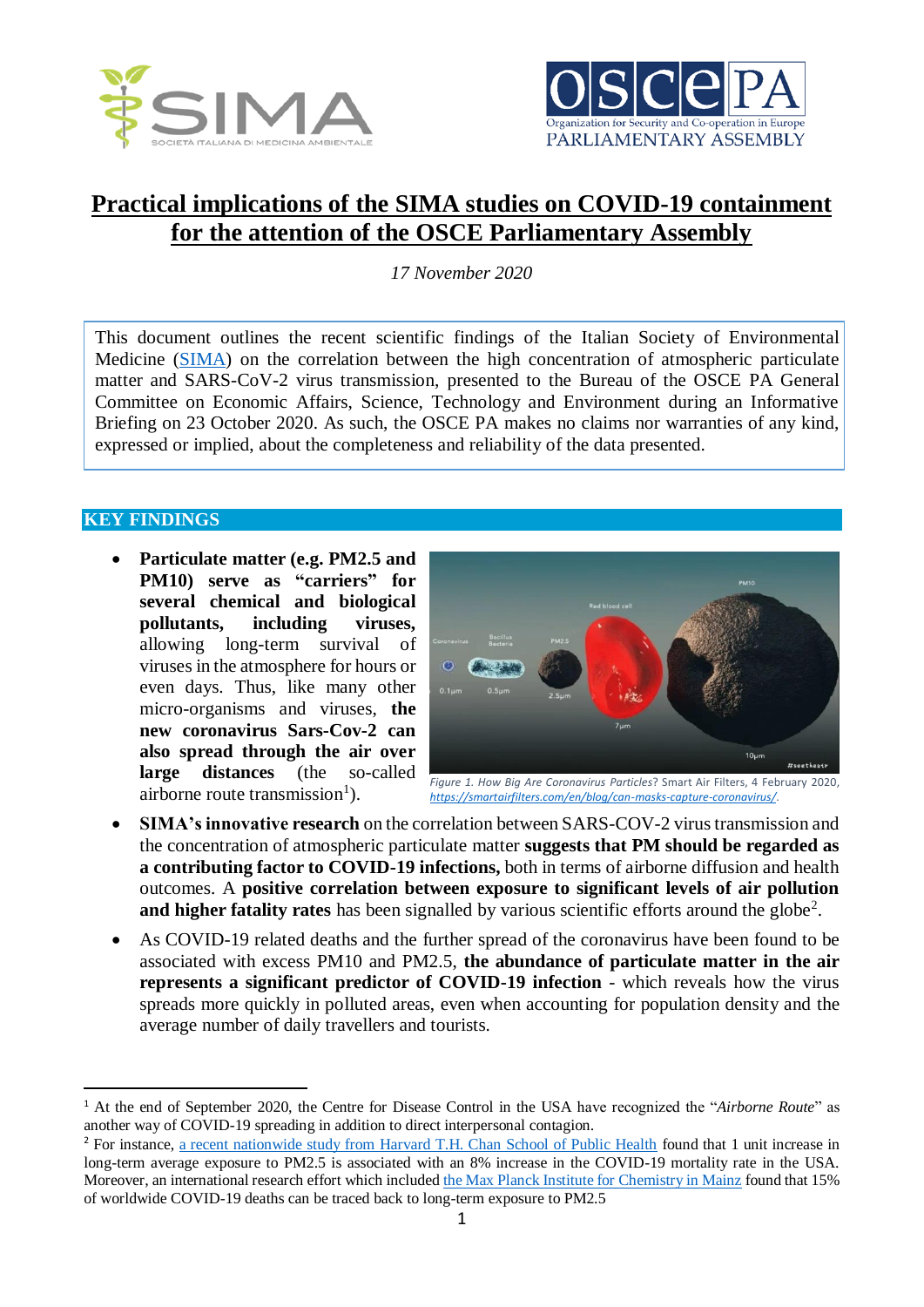- In particular, **super-spread (or "high-way") effects** are observable when, under stable weather conditions, the PM10 exceedances are repeated over time with frequencies beyond three consecutive days. <sup>3</sup> This is a typical condition in many European cities where the temperature is around 5-10 degrees, the relative humidity is over 80% and the presence of emissions is high due to fossil or biomass combustion caused by vehicular traffic or domestic heating. In such conditions, **the virus may cover distances up to 10 meters from the emission source**. Notably, while one person can normally infect two individuals, in this "superspread scenario," one person may infect up to five individuals.
- **Sars-Cov-2 can also rapidly diffuse in any indoor environment** in the presence of one or more infected people, but there are different technologies that can be useful in reducing the risk of virus diffusion in indoor environments (e.g. schools, offices, and restaurants) to near zero. For instance, air conditioning systems play a decisive role in controlling the dispersion of droplets and aerosols produced by breathing in closed environments. Notably, **doubling the air conditioning flow rate inside a closed room reduces the concentration of contaminated particles by 99.6%.**





 **Air exchange is fundamental in the dilution of the virus** and its transfer to the outside. The reduction of airborne biological pollutants present in the droplets significantly decreases the concentration of the pathogen in the air. This, together with the today's use of barrier means (wearing face masks, social distancing and hand washing), represents the main tool in reducing the risk of contagion in closed environments.

## **KEY RECOMMENDATIONS**

 $\overline{a}$ 

- In order to **prevent the "super-spreading" effect induced by heavy air pollution** during the next European winter (when climatic conditions, humidity and temperature will be ideal for viral spreading), it is critical to reduce the levels of particulate matter by:
	- o In the short-term: Temporarily halting all vehicular traffic and reducing heating combustion in cities experiencing more than two consecutive days of PM exceedances during a COVID-19 emergency context.
	- o In the mid-term: Reducing the use of fossil fuels and biomass combustion while favouring the transition to renewable energy sources.
- To **avoid the detrimental impact of "super-spread" events** in the presence of prolonged PM exceedances, it is critical to:
	- o Increase the interpersonal safety distance beyond two meters.
	- o Close all windows and doors to avoid high concentrations of PM indoors.
	- o Make the use of FFP2 face masks compulsory, both indoors and outdoors.
- **Monitoring the presence of Sars-COV-2 RNA on particulate matter**, both indoors and outdoors, should be used as an early indicator of COVID-19 local epidemic recurrences<sup>4</sup>.

<sup>&</sup>lt;sup>3</sup> Super-spread events are generally observed also for the seasonal flu, resulting in high healthcare-related costs each year.

<sup>&</sup>lt;sup>4</sup> In this context, SIMA has a specific project proposal which can be presented to interested OSCE PA delegations.